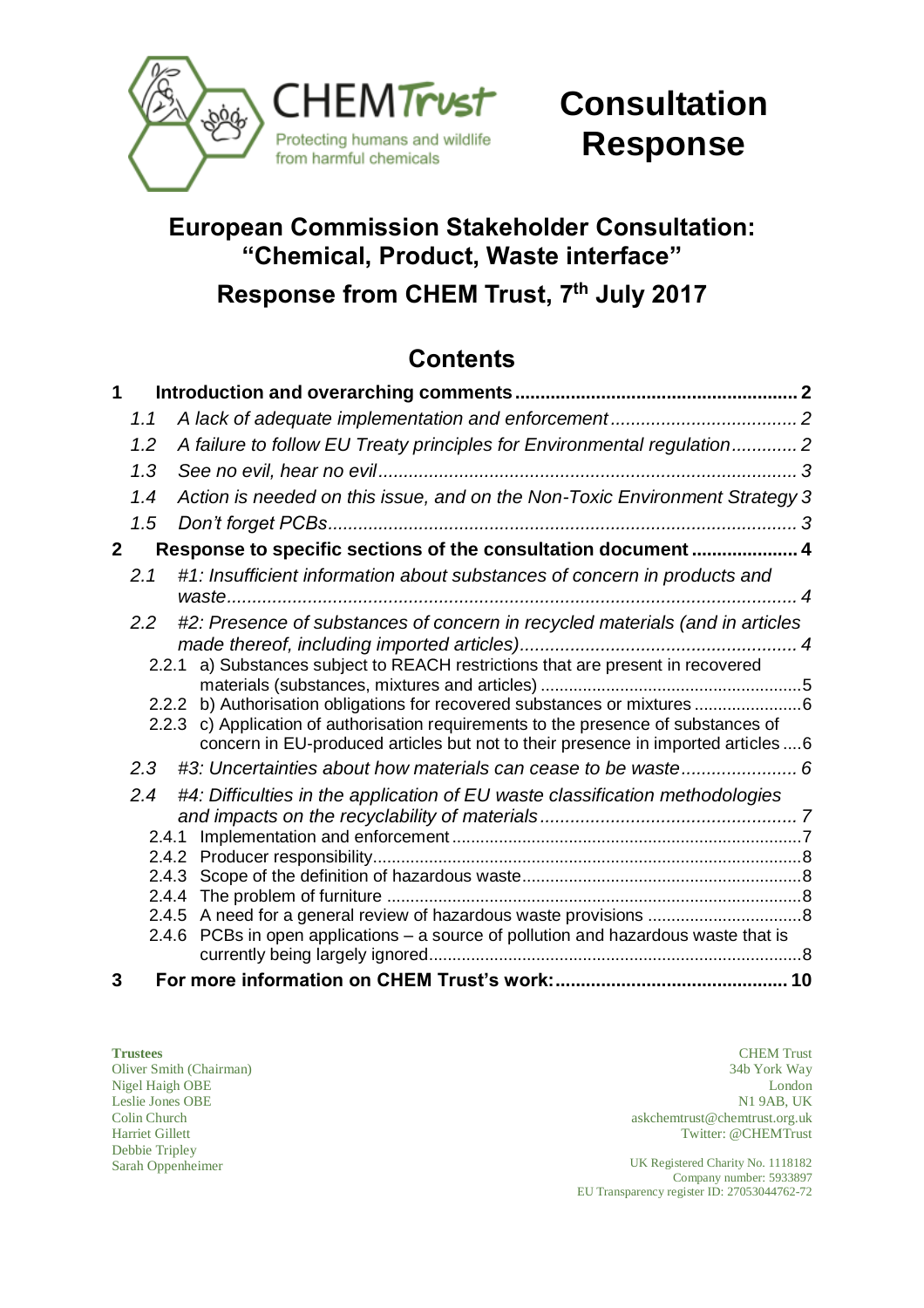## <span id="page-1-0"></span>**1 Introduction and overarching comments**

CHEM Trust welcomes the opportunity to respond to the Commission's consultation document on the Chemical, Product, Waste interface. We have been interested in this area for some years, producing a position paper in 2015<sup>1</sup> & responding to the Road Map earlier this year<sup>2</sup>.

As we have said before, chemical problems are a significant challenge to the circular economy:

*"The circular economy will only be successful in the long term if customers – including the public – are confident in the quality of recycled material.*

*If this confidence is removed, then the market will demand virgin materials, and the attempt to create a circular economy will fail."*

## <span id="page-1-1"></span>**1.1 A lack of adequate implementation and enforcement**

It is clear from this consultation document<sup>3</sup> that many aspects of the current approach to chemicals and the circular economy are not being properly implemented or enforced. This is not acceptable – these regulations are in place to protect human health and the environment, and should be fully implemented and enforced.

The final sentence of the consultation document gives an example of this (when talking about hazardous waste):

*In the absence of enforcement, the consequences for operators are small and business would continue as usual (although with the uncertainties described above), but the impact on the environment and on health could be high.* 

## <span id="page-1-2"></span>**1.2 A failure to follow EU Treaty principles for Environmental regulation**

We would argue that the above this is part of a wider problem with regulations in this area, in that they are not following the principles laid down in the EU Treaty, which states that:

*Union policy on the environment "shall be based on the precautionary principle and on the principles that preventive action should be taken, that environmental damage should as a priority be rectified at source and that the polluter should pay" [our emphasis]*

The biggest regulatory gap is that *the polluter is not paying*. The producers of the substances that are causing these problems do not seem to be liable for any of the costs that their substances are creating. Chemical producers frequently delay regulatory action on their chemicals, by not producing adequate safety data, lobbying against controls, pushing for exemptions or through legal actions. These delays mean that their product - for example Deca BDE - ends up in more and more articles (e.g. furniture) and hence in waste streams. However, in spite of the extra contaminated

 $\overline{a}$ 

<sup>1</sup> <http://www.chemtrust.org.uk/circulareconomy>

<sup>2</sup> [http://www.chemtrust.org.uk/wp-content/uploads/chemtrust-circeconchemsroadmap](http://www.chemtrust.org.uk/wp-content/uploads/chemtrust-circeconchemsroadmap-mar17.pdf)[mar17.pdf](http://www.chemtrust.org.uk/wp-content/uploads/chemtrust-circeconchemsroadmap-mar17.pdf)

<sup>3</sup> We have not managed to find the consultation document on the Commission's web site, though it is here: [http://ceoe-tenerife.com/wp-content/uploads/2017/05/2017-04-12-](http://ceoe-tenerife.com/wp-content/uploads/2017/05/2017-04-12-Instructions-stakeholder-consultation-Chemicals-products-wa....pdf) [Instructions-stakeholder-consultation-Chemicals-products-wa....pdf](http://ceoe-tenerife.com/wp-content/uploads/2017/05/2017-04-12-Instructions-stakeholder-consultation-Chemicals-products-wa....pdf)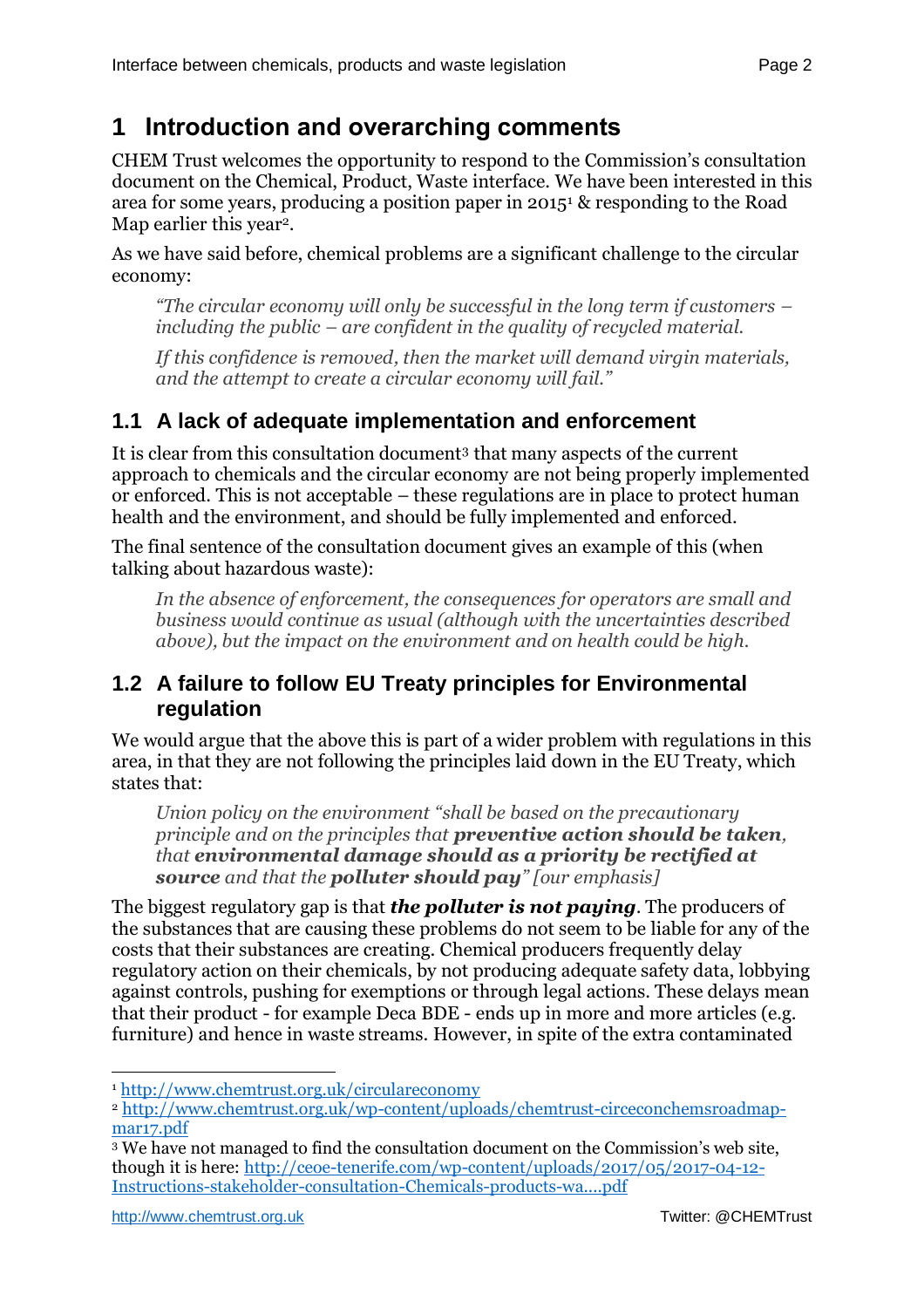waste that the chemical producers have caused to be produced, they currently have no producer responsibility obligation to deal with this pollution.

The lack of any producer responsibility means that producers have an incentive to keep manufacturing, importing and selling harmful chemicals: the longer they are sold, the more profit is generated. If there is some form of obligation to pay to clean up particularly problematic chemicals, this will instead create an incentive to stop producing them

The evidence in the consultation paper also shows that other over-arching principles of EU environmental policy are also not being applied, for example:

- **Preventive action is not being taken** e.g. measures are not being put in place to ensure problematic chemicals are not in recovered materials
- <span id="page-2-3"></span>**•** *Environmental damage is not being rectified at source* – contaminated products are instead being allowed on the market, with problems identified by chance

## <span id="page-2-0"></span>**1.3 See no evil, hear no evil**

It is also clear from the consultation paper, and from other case studies<sup>4</sup> that we are aware of, that this policy area is following the cardinal rule of bad chemicals policy **if you don't look, you won't find anything**.

### <span id="page-2-1"></span>**1.4 Action is needed on this issue, and on the Non-Toxic Environment Strategy**

It is very clear that action is needed to ensure that Europe achieves a clean circular economy, as the legislation – and its implementation and enforcement – is not currently fit for purpose.

However it is important that such action is carried out in parallel with the development of the EU strategy for a non-toxic environment. The 7<sup>th</sup> Environmental Action Programme includes both a circularity objective and a non-toxic environment objective. This decision states clearly that the Thematic Objectives, i.e. *"turning the Union into a resource-efficient, green and competitive low-carbon economy*" and "*safeguarding the Union's citizens from environment-related pressures and risks to health and well-being*" are to be pursued in parallel

## <span id="page-2-2"></span>**1.5 Don't forget PCBs**

As we point out on page [8,](#page-7-4) the release of PCBs from open applications such as sealant is an important source of PCB pollution. Despite controls on closed PCBs sources, levels of PCBs in whales and dolphins around Europe are not going down, and the contamination is high enough to be damaging their populations.

New controls on PCB-containing materials are needed, including a larger focus on sealants and other open sources, both in situ and ensuring that they are dealt with as hazardous waste.

 $\overline{a}$ <sup>4</sup> e.g. recycled PVC roof tiles in Czech Republic, see: <http://www.chemtrust.org.uk/wp-content/uploads/chemtrust-circeconchemicals-mar17.pdf>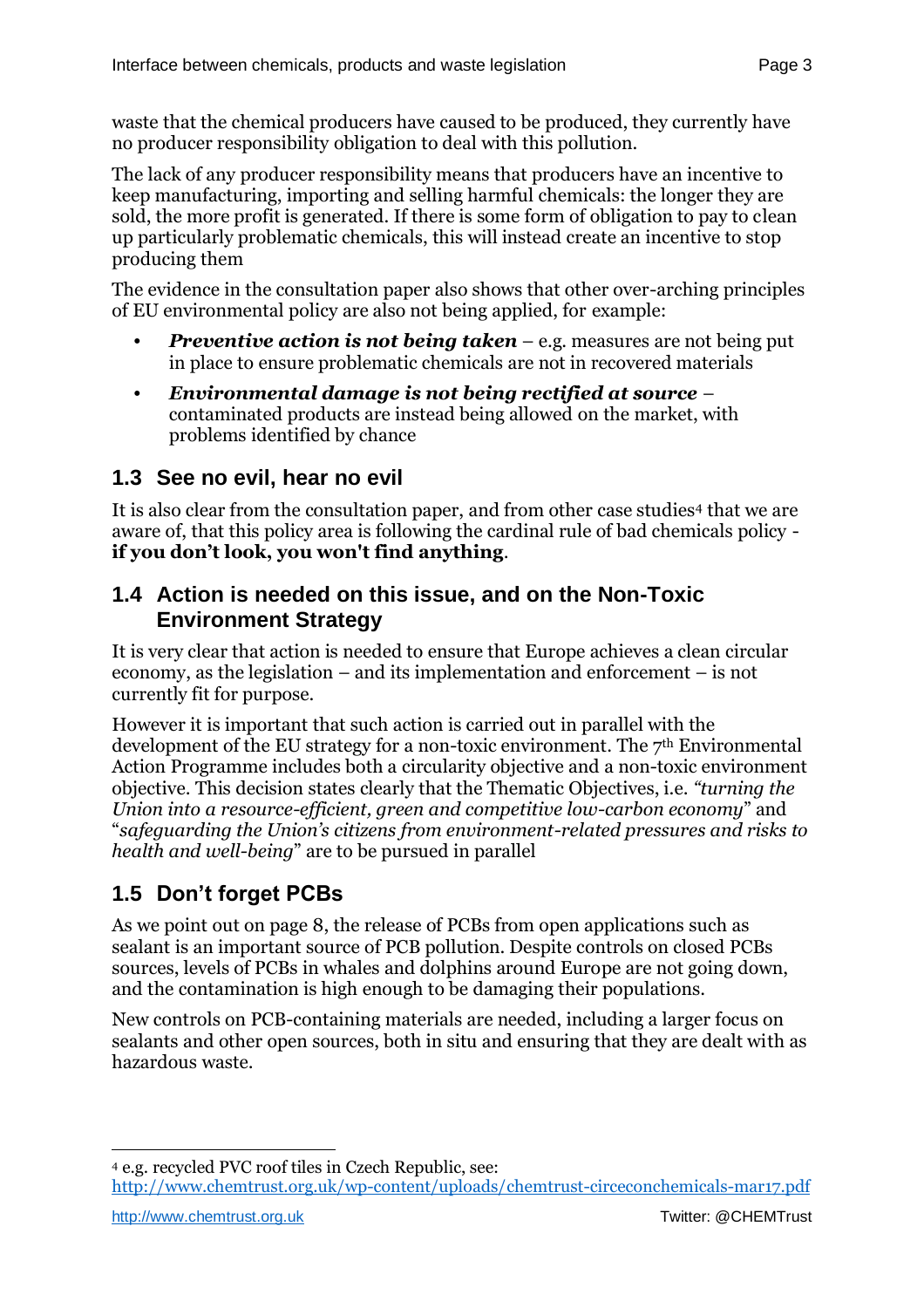## <span id="page-3-0"></span>**2 Response to specific sections of the consultation document**

### <span id="page-3-1"></span>**2.1 #1: Insufficient information about substances of concern in products and waste**

We strongly agree that this is an important issue, as we stated in the recommendations in our briefing:

- **•** The supply chain, including consumers and recyclers, should have easy access to information on identity and properties of hazardous chemicals in products.
- **•** Imports should be subject to the same restrictions and information requirements.

The right to information on SVHC content of articles through REACH Article 33 is an important tool in this process, but needs further development and improvement. For example all chemicals that meet the criteria for SVHCs must be added to the candidate list, and recyclers must have the right to obtain this information. Article 33 needs to be fully implemented, with proper enforcement where necessary.

It is also clear that work needs to be done to improve information flow in article supply chains, through bar codes or other tools. This should also cover substances with harmful properties which do not meet the SVHC criteria, such as persistent and toxic chemicals or chemicals that are hazardous to the aquatic environment (CLP cat 1 and 2).

As regards recovered substances and registration, the consultation states:

*Recovered substances not meeting the sameness requirements or not meeting the safety information requirements in Article 2(7)(d) would be illegally on the market without a REACH registration.* 

We would suggest that more enforcement activity is required to ensure that REACH regulations are being followed properly.

## <span id="page-3-2"></span>**2.2 #2: Presence of substances of concern in recycled materials (and in articles made thereof, including imported articles)**

We also view this as a priority area for the Commission's work. Many of the elements below should go hand in hand with the development of the future EU strategy for a non-toxic environment.

Regulations, regulators and industry must ensure that all chemicals of high concern are phased out of products as soon as possible.

In our view this issue is made up of a number of different elements, and there is need for:

- **•** More rapid removal of problematic chemicals at the start of the lifecycle:
	- Better quality safety data on chemicals
	- More rapid and precautionary restrictions on the use of chemicals
	- Effective action on groups of related chemicals, rather than the current approach which encourages substitution of one substance with another of similar properties.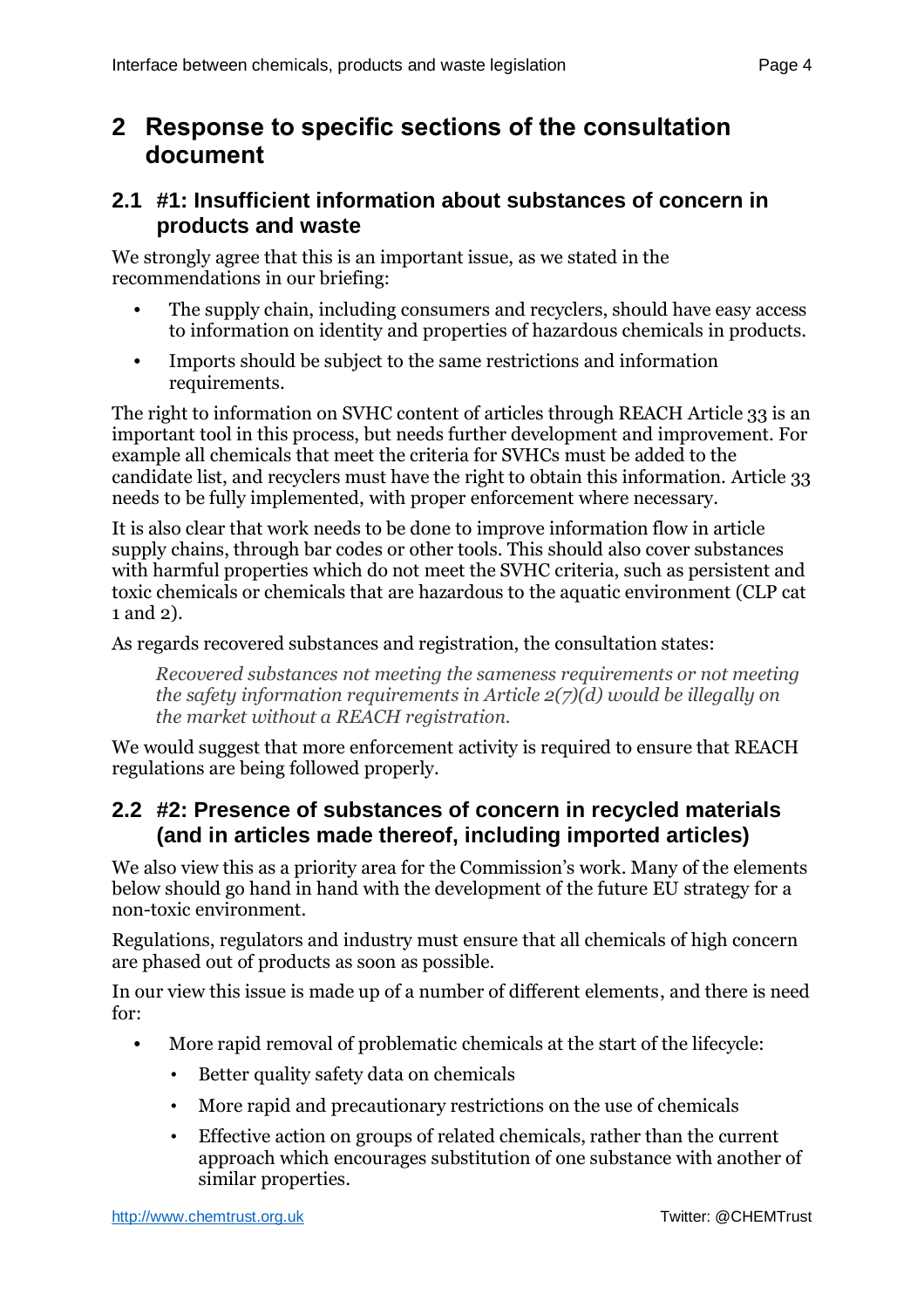- More chemicals identified as substances of very high concern and subject to the REACH Authorisation process
- Safety assessments carried out by companies and regulators should assume that a circular economy is going to be in place, e.g. that 100% of sewage sludge will be used as fertiliser for food crops. This may require a more careful scrutiny of the use descriptors and the subsequent exposure assessment in REACH registration dossiers.
- **•** In contrast, currently there is a lack of proper regulation and enforcement of recycling processes, including
	- The use of contaminated recycled materials in toys is frequently identified by NGOs not regulators<sup>5</sup>
	- The use of recycled materials such as paper in food contact materials is largely unregulated, while there is regulation of recycled plastic food contact materials.
	- A lack of regulatory and enforcement oversight in the production of furnishings and building materials from recycled materials, for example PVC roof tiles and polyurethane carpet underlay<sup>6</sup>.
- **•** There needs to be acceptance that some materials should not be recycled, unless it is possible to remove problematic substances.
	- Assessments should balance the value of the resource and the hazard of the chemical, with a default of no recirculation of hazardous substances.
	- Much of the political pressure for recycling of materials containing hazardous chemicals seems to come from one sector, PVC, where recycling levels are low but a number of hazardous additives are in use.

Overall, there needs to be a move to non-toxic products, anticipating increases in understanding of chemical toxicity as far as possible. Companies should take a forward-looking approach when producing products, avoiding chemicals likely to be restricted in the future, e.g. the ChemSec SIN list.

#### <span id="page-4-0"></span>*2.2.1 a) Substances subject to REACH restrictions that are present in recovered materials (substances, mixtures and articles)*

In our view the standards for recovered materials should be the same as those for virgin materials, otherwise we cannot create a clean circular economy.

We are well aware that this requirement is a problem for some materials, for example PVC7, but environmental groups have been pointing for decades to the clear evidence that PVC is a problematic material. Moreover, many companies have meanwhile developed alternatives. Establishing recycling loops for problematic material can also hamper innovation and new technologies. A circular economy needs to set the right incentives as a prerequisite for a non-toxic environment.

 $\overline{a}$ <sup>5</sup> see [http://ipen.org/news/press-release-recycling-contaminates-plastic-](http://ipen.org/news/press-release-recycling-contaminates-plastic-children)children's-toys[toxic-chemicals-electronic-waste](http://ipen.org/news/press-release-recycling-contaminates-plastic-children)

<sup>6</sup> "Presence of substances of concern in products made from recycled materials", presentation by CHEM Trust,

<http://www.chemtrust.org.uk/wp-content/uploads/chemtrust-circeconchemicals-mar17.pdf> <sup>7</sup> [http://www.chemtrust.org.uk/replacing-chemicals-with-safer-alternatives-or-protecting](http://www.chemtrust.org.uk/replacing-chemicals-with-safer-alternatives-or-protecting-dirty-industry/)[dirty-industry/](http://www.chemtrust.org.uk/replacing-chemicals-with-safer-alternatives-or-protecting-dirty-industry/)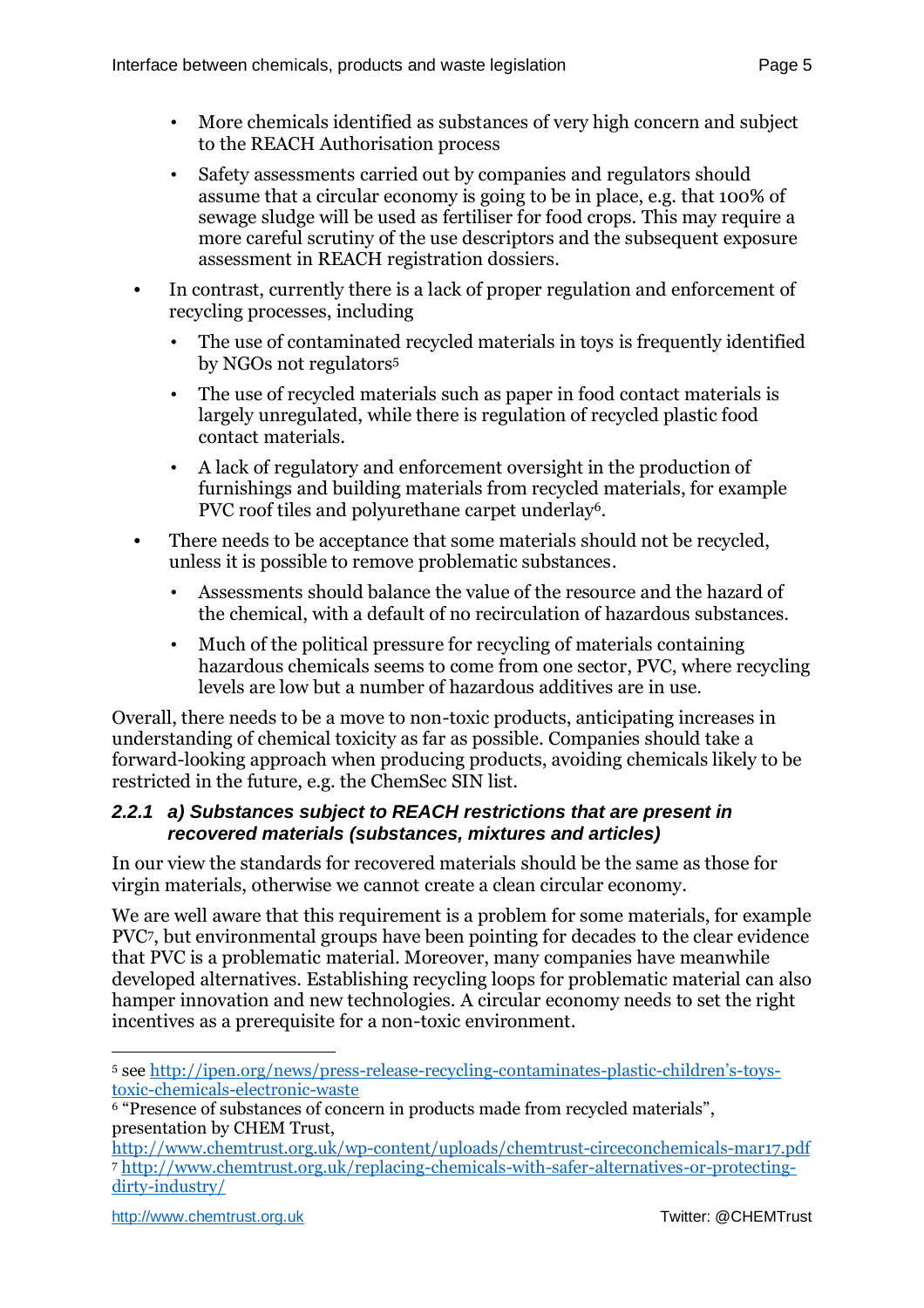We also consider that it is vital that the EU takes a leading position in ensuring that Stockholm Convention POPs are not recycled.

In addition, the EEB have recently produced a detailed analysis of problems with restrictions process, and we support the recommendations made in that report8.

#### <span id="page-5-0"></span>*2.2.2 b) Authorisation obligations for recovered substances or mixtures*

As with restrictions, we do not support any special treatment of SVHCs in recovered substances within authorisation.

The point of the authorisation system is to incentivise a switch to alternative substances, not to promote continued use through recycling.

Authorisation should not be deregulated; the EU should not be creating a dirty circular economy.

#### <span id="page-5-1"></span>*2.2.3 c) Application of authorisation requirements to the presence of substances of concern in EU-produced articles but not to their presence in imported articles*

CHEM Trust supports a more systematic and quicker use of restrictions to complement the Authorisation process when it comes to imported articles.

We would also encourage the Commission to investigate the extension of Authorisation to cover imported articles, as researchers have argued this can be done in line with WTO requirements9.

The consultation paper suggests that concerns have been expressed regarding potential delocalisation, yet admits that there is no evidence of such delocalisation and overall the assessment of the EU chemical industry regarding the 10 year anniversary of REACH has been very positive. 10

The focus of EU policy in this area should be on ensuring that REACH provisions are being followed, including monitoring and enforcing any breaches in rules on chemicals in imported articles. We don't think a 'race to the bottom' will help human health, the environment, or EU industry.

## <span id="page-5-2"></span>**2.3 #3: Uncertainties about how materials can cease to be waste**

In CHEM Trust's view the focus should be on removing hazardous substances from materials and waste, rather than arguing about acceptable levels of contamination.

It is clear that it is quite easy to establish End of Waste status when the recyclate is basically of the same quality as virgin material – for example for glass and metals.

Other materials are more problematic, for example plastics, due to continued contamination of recyclate. We firmly believe that the circular economy must be clean to be sustainable, and encouraging recycling of contaminated materials goes against this.

 $\overline{a}$ <sup>8</sup> http://eeb.org/attempts-to-limit-the-use-of-hazardous-substances-in-europe-are-beinghindered-by-poor-implementation-of-europes-chemical-laws/

<sup>9</sup> Schenten, J., & Führ, M. (2016). SVHC in imported articles: REACH authorisation requirement justified under WTO rules. Environ Sci Eur, 28(1), 21

<sup>10</sup> [http://www.cefic.org/newsroom/top-story/Cefic-looks-forward-to-building-the-next-20](http://www.cefic.org/newsroom/top-story/Cefic-looks-forward-to-building-the-next-20-years-of-REACH/) [years-of-REACH/](http://www.cefic.org/newsroom/top-story/Cefic-looks-forward-to-building-the-next-20-years-of-REACH/)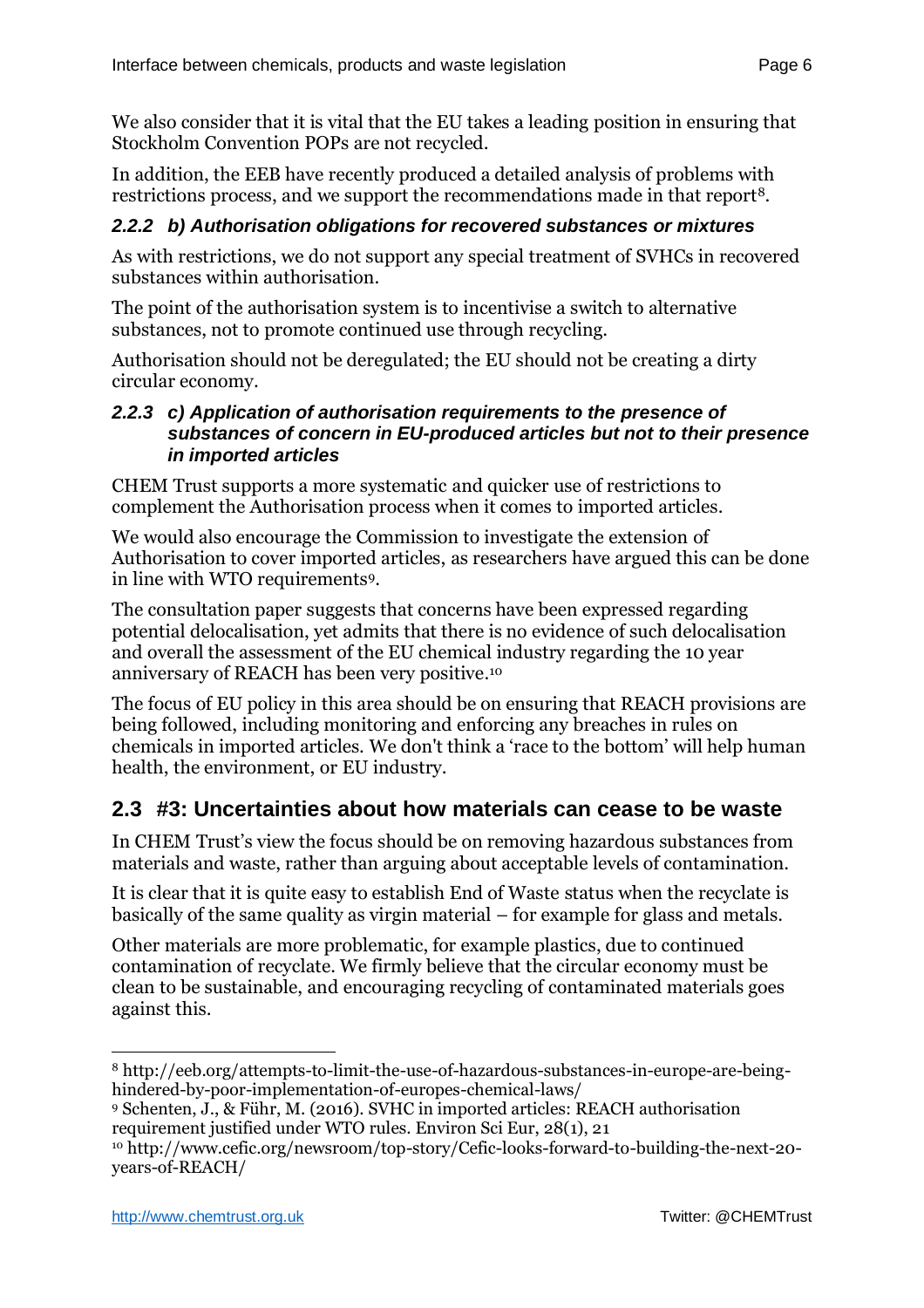We fully support the consultation paper's assertion that there should be an administrative decision on end of waste, and we are very concerned to read that this is currently apparently not taking place. This raises questions about whether national authorities are taking responsibility for ensuring a preventative approach. The 'implicit' end of waste approach is not protective, nor does it create a level playing field across the EU. We suspect this approach is what led to scandal of recycled PVC roof tiles being sold in the Czech Republic despite huge emissions of VOCs[4](#page-2-3).

#### The Consultation paper states that:

*"There is a lack of clarity about the extent to which Member States are allowing recyclers to place on the market recovered substances and mixtures as 'non-waste', without any administrative decision (whether an EU or a national decision) confirming their non-waste status"*

This is not an acceptable situation, and the Commission should ask Member States to report on how they are dealing with such decisions. Given the lack of confidence in the way Member States are dealing with end of waste we wonder whether the Commission should be taking out more infringement actions against Member States in this policy area?

### <span id="page-6-0"></span>**2.4 #4: Difficulties in the application of EU waste classification methodologies and impacts on the recyclability of materials**

#### <span id="page-6-1"></span>*2.4.1 Implementation and enforcement*

The consultation paper makes clear that the legislation in this area is not being properly implemented and enforced, for example:

*Some important waste streams, which ought to be classified as hazardous waste based on the application of the substance-specific concentration thresholds defined in Annex III of the WFD, are in practice sometimes misclassified and managed as non-hazardous waste by the relevant actors involved …*

*To date it has not been possible to verify whether the assumptions by operators are based on adequate, reliable and conclusive scientific experimental data as required by Article 12(b) of the CLP Regulation… Authorities in the Member States might not have sufficiently acted upon this lack of compliance until now, even though the legislation determining hazard classification has not been changed very substantially since 1991. The Commission has not taken action either. ..*

*Lack of action will result in continued deficiencies in the implementation and enforcement of existing waste legislation and in uncertainty about the legality of waste management practices and recyclability of certain important waste streams containing hazardous substances (such as flexible and rigid PVC waste). This does not generate public confidence in the safety of the related waste management operations, nor in that of the recovered products that are reintroduced in the market, nor does it provide confidence to investors to engage in such recycling/recovery operations.* 

*In the absence of enforcement, the consequences for operators are small and business would continue as usual (although with the uncertainties described above), but the impact on the environment and on health could be high.*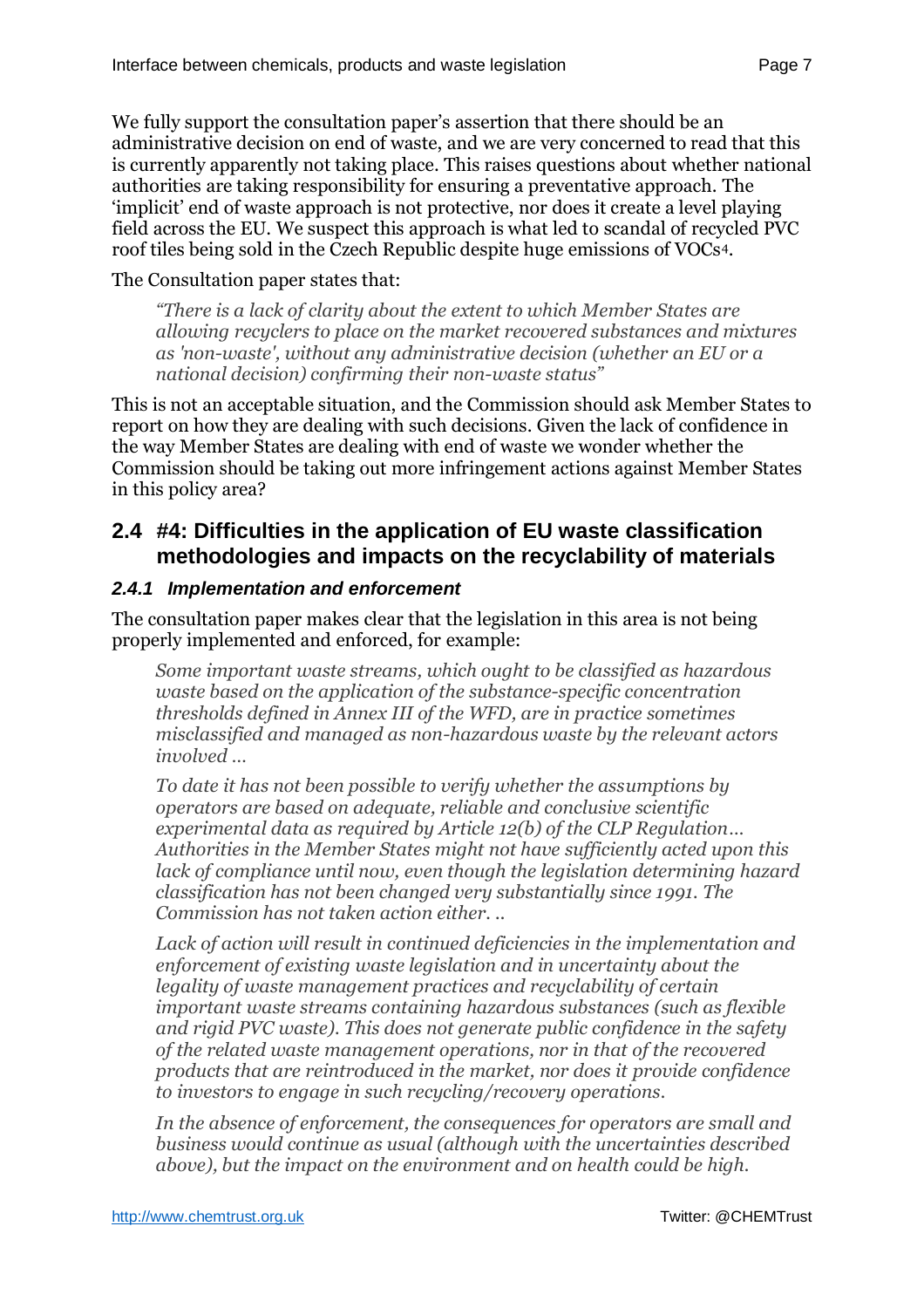This lack of action is shocking, given that these regulations were put in place to protect human health and the environment. Clearly these deficiencies in implementation and enforcement – and follow-up from the Commission – indicate clear areas where urgent action is needed in order to create a clean circular economy.

CHEM Trust therefore supports the view that the implementation and enforcement problems identified under Point 4 of the consultation paper need to be resolved and methodologies need to be developed and applied. Otherwise there is the danger that the public confidence in recycling will drop and the circular economy will not deliver on the business advantages it tries to establish.

## <span id="page-7-0"></span>*2.4.2 Producer responsibility*

As mentioned in the Introduction above, we consider that the current situation where there is no producer responsibility for the original producer of the substance of concern is out of line with the principles of EU environmental policy. Some form of polluter pays/producer responsibility approach could pay for some of the costs of dealing with contaminated wastes, and also act as a disincentive for continued sale of problematic chemicals.

## <span id="page-7-1"></span>*2.4.3 Scope of the definition of hazardous waste*

CHEM Trust also has concerns regarding which properties are viewed as hazardous in waste, for example the status of SVHCs such as vPvBs, PBTs and EDCs, which are not in the list for definition of hazardous waste. The hazardous waste definitions are dominated by 'acute' hazards rather than persistent ones, whilst persistent ones are very important for the wider environment and human health.

## <span id="page-7-2"></span>*2.4.4 The problem of furniture*

One particular example of SVHC and POP contaminated waste is furniture, which is already a challenging waste stream to deal with. For example, a range of brominated flame retardants have been used in furniture, with suppliers moving from one chemical to another as substances are restricted. This is a case where the polluter pays principle could be considered to be a very useful way of ensuring that the relevant chemical producers pay a portion of the costs of dealing with their products.

### <span id="page-7-3"></span>*2.4.5 A need for a general review of hazardous waste provisions*

We would suggest that there is a case for a general review of hazardous waste classification, implementation and enforcement, including how to better deal with materials containing SVHCs and POPs.

#### <span id="page-7-4"></span>*2.4.6 PCBs in open applications – a source of pollution and hazardous waste that is currently being largely ignored*

This consultation paper does not specifically mention PCBs, possibly because many believe that the EU already has effective rules in place to ensure that PCB releases are minimised and wildlife and people are adequately protected.

Unfortunately this is not the case, with recent research revealing worrying levels of contamination of cetaceans in European seas<sup>11</sup>: [our emphasis]

 $\overline{a}$ <sup>11</sup> Jepson, P. D., Deaville, R., Barber, J. L., Aguilar, À., Borrell, A., Murphy, S. et al. (2016). PCB pollution continues to impact populations of orcas and other dolphins in European waters. *Sci Rep*, *6*, 18573.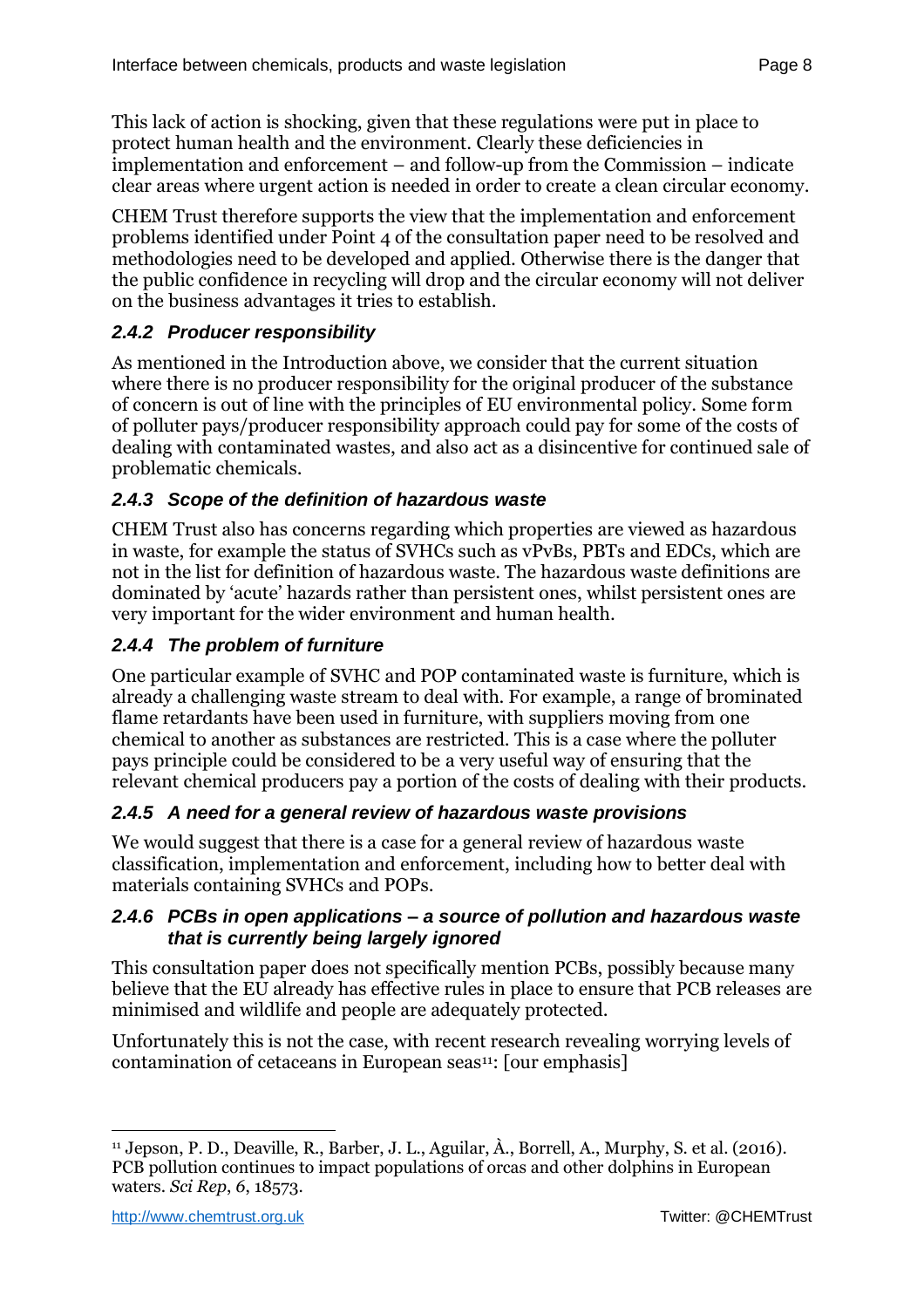*"In a large pan-European meta-analysis of stranded (n = 929) or biopsied (n = 152) cetaceans, three out of four species:- striped dolphins (SDs), bottlenose dolphins (BNDs) and killer whales (KWs) had mean PCB levels that markedly exceeded all known marine mammal PCB toxicity thresholds."*

*"Blubber PCB concentrations initially declined following a mid-1980s EU ban, but have since stabilised in UK harbour porpoises and SDs in the western Mediterranean Sea* 

#### *"EU regulations to mitigate PCB pollution currently appear insufficient to protect cetacean top predators in the NE Atlantic and Mediterranean Sea."*

*"Further steps to reduce PCB inputs into the European marine environment should include stricter controls on disposal of PCBs, e.g. in buildings with sealants containing PCBs"*

*"A lack of recruitment in monitored KW and BND populations is also consistent with PCB toxicity as the likeliest cause of their declines* 

The EU does have specific regulations regarding closed PCB applications such as transformers, though there are questions as to how effectively these are being implemented and enforced. However, there is a lack of regulation of open uses such as building sealants.

A Swiss case study on "Management of PCBs from Open and Closed Applications" points out the importance of open applications such as sealants and paints: <sup>12</sup>.

*"The remediation and management of PCBs in open applications is important because of the relatively high levels of human exposure and environmental releases compared to closed systems and their associated health effects. Although open uses accounted for only approx 21% of the total production it is estimated that approximately 50% of the total PCB emissions have come from these 'open system' uses"*

Another study of PCBs in the open air in Zurich has found that the highest levels occur next to buildings with PCB-containing sealants13; this study also estimated emissions of 110-190 g iPCB per year from a single housing complex.

Switzerland has put in place regulations to remove and destroy PCBs in building sealants. The EU does not currently require management of open uses of PCBs, though Sweden and Finland do have measures in place for identifying and destroying such materials. In most countries sealants continue PCBs are unlikely to be identified as hazardous waste, so the PCBs will not be destroyed, adding to pollution of the environment.

There is an urgent need for the EU to review its regulations on PCBs and create new requirements to address open sources of PCBs. As the authors of the above study on Cetaceans conclude:

 $\overline{a}$ 

<sup>12</sup> [http://www.global-chemicals-waste-](http://www.global-chemicals-waste-platform.net/fileadmin/files/doc/Management_of_PCBs_Case_Study_Switzerland.pdf)

[platform.net/fileadmin/files/doc/Management\\_of\\_PCBs\\_Case\\_Study\\_Switzerland.pdf](http://www.global-chemicals-waste-platform.net/fileadmin/files/doc/Management_of_PCBs_Case_Study_Switzerland.pdf) <sup>13</sup> Diefenbacher, P. S., Gerecke, A. C., Bogdal, C., & Hungerbühler, K. (2016). Spatial Distribution of Atmospheric PCBs in Zurich, Switzerland: Do Joint Sealants Still Matter. *Environ Sci Technol*, *50*(1), 232-239.